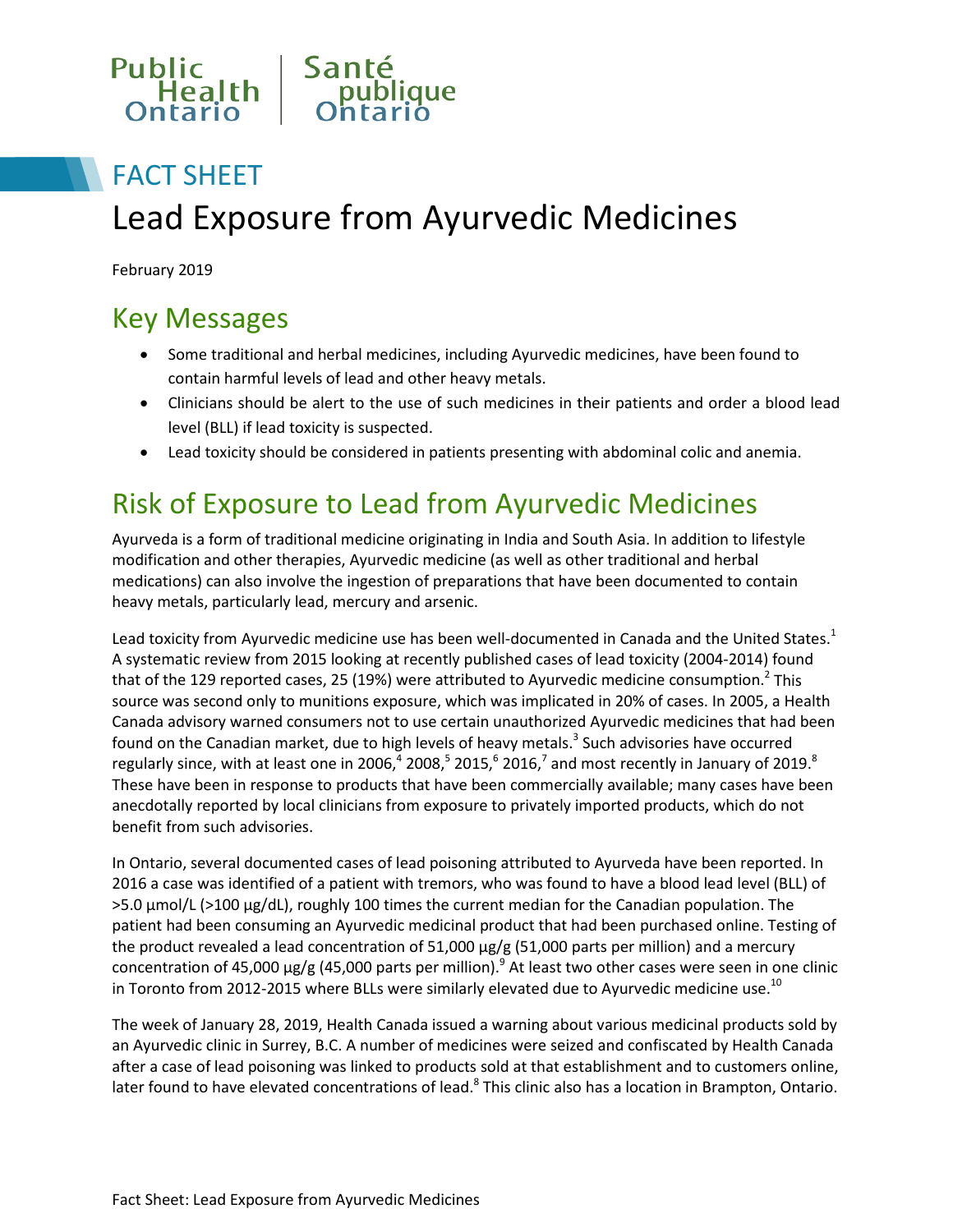Clinicians are advised to remain vigilant for the use of these products by their patients, given their associated health risks. Depending on the degree of toxicity, patients with elevated BLLs may appear asymptomatic or may exhibit a range of signs and symptoms. These include:

- Abdominal pain, ranging from occasional discomfort, to diffuse pain, to "lead colic" (severe, intermittent abdominal cramps)
- Constitutional symptoms, primarily fatigue and general malaise
- Anemia
- Neurological dysfunction including poor concentration and peripheral motor neuropathy

Chronic lead exposure can have long term sequelae, including chronic interstitial nephritis or "lead nephropathy", increased risk of hypertension, adverse reproductive effects, and neurological deficits related to learning, attention and development, especially in children.

# Medical Investigations for Lead Toxicity

- CBC: hemoglobin, hematocrit may be low
- Peripheral smear: may be normochromic and normocytic, or hypochromic and microcytic; basophilic stippling may be present in patients exposed to lead at sufficiently high levels
- BUN, creatinine and uric acid might be elevated
- Blood lead level (BLL) and suggested follow-up actions:
	- o Median BLL in Canadians aged 3-79: 0.044  $\mu$ mol/L (0.92  $\mu$ g/dL)<sup>11</sup>
	- $\circ$  BLL > 0.48 µmol/L (10 µg/dL) is uncommon and may warrant environmental evaluation and repeat BLL testing
	- $\circ$  BLL > 0.97 µmol/L (20 µg/dL) should prompt specialist referral for assessment of possible lead-related effects and need for therapy
- Lead toxicity should be considered in patients presenting with abdominal symptoms and anemia.

#### *A blood lead level (BLL) can confirm whether findings are likely attributable to lead exposure.*

# Management of Lead Toxicity and Resources

- Removal of the source of exposure is the cornerstone of the management of a patient with lead toxicity.<sup>12</sup>
- Clinicians may consult the following for guidance on assessment and management
	- o Ontario Poison Centre: 1-800-268-9017 (416-813-5900)
	- o Occupational and Environmental Health Clinic at St Michael's Hospital: 416-864-5074
- Clinicians may contact their local Public Health Unit for assistance on investigating potential sources of lead exposure where the BLL is >0.48  $\mu$ mol/L (10  $\mu$ g/dL).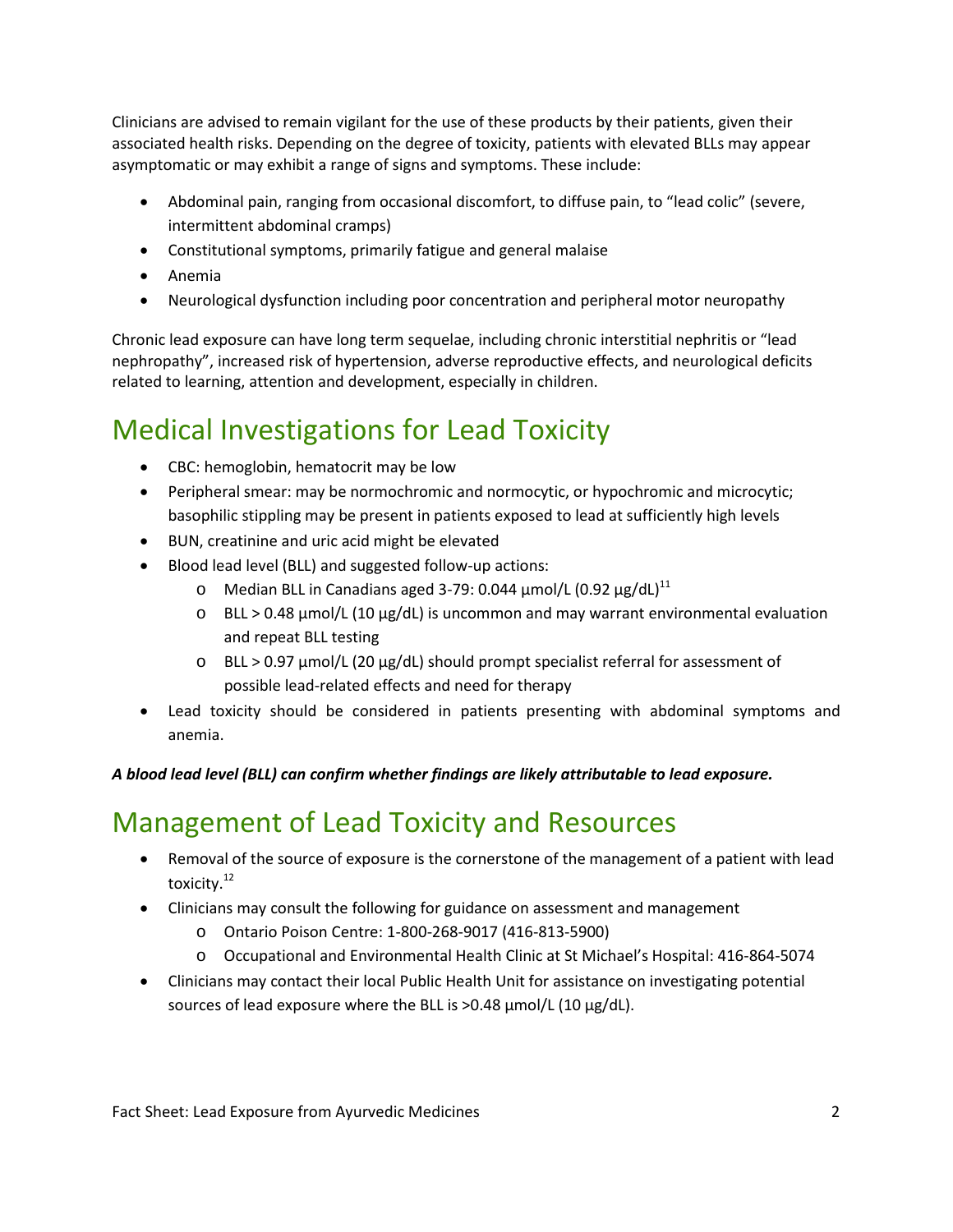# References

- 1. Saper RB, Phillips RS, Sehgal A, Khouri N, Davis RB, Paquin J, et al. Lead, mercury, and arsenic in U.S. and Indian-manufactured Ayurvedic medicines sold over the Internet. JAMA. 2008; 300:915-23. Available from[: https://www.ncbi.nlm.nih.gov/pmc/articles/PMC2755247/](https://www.ncbi.nlm.nih.gov/pmc/articles/PMC2755247/)
- 2. An HH, Luchak M, Copes R. Lead toxicity: a systematic review of recently published cases. Poster presented at: 2015 Annual Meeting of the North American Congress of Clinical Toxicology (NACCT). Clin Toxicol. 2015;53:7;757-8. Available from: [https://www.clintox.org/wp](https://www.clintox.org/wp-content/uploads/2016/04/NACCT-abstracts-2015.pdf)[content/uploads/2016/04/NACCT-abstracts-2015.pdf](https://www.clintox.org/wp-content/uploads/2016/04/NACCT-abstracts-2015.pdf)
- 3. Health Canada. Archive Health Canada warns consumers not to use certain Ayurvedic medicinal products [Internet].. Ottawa, ON: Government of Canada; 2005 Jul 14 [cited 2019 Feb 11]. Available from: [http://www.healthycanadians.gc.ca/recall-alert-rappel-avis/hc](http://www.healthycanadians.gc.ca/recall-alert-rappel-avis/hc-sc/2005/13699a-eng.php.)[sc/2005/13699a-eng.php](http://www.healthycanadians.gc.ca/recall-alert-rappel-avis/hc-sc/2005/13699a-eng.php.)
- 4. Health Canada. Health Canada advises against use of the Ayurvedic medicinal product Jambrulin due to lead content [Internet]. Ottawa, ON: Government of Canada; 2006 Sep 14 [cited 2019 Feb 11]. Available from[: https://www.canada.ca/en/news/archive/2006/09/health-canada](https://www.canada.ca/en/news/archive/2006/09/health-canada-advises-against-use-ayurvedic-medicinal-product-jambrulin-due-lead-content.html)[advises-against-use-ayurvedic-medicinal-product-jambrulin-due-lead-content.html](https://www.canada.ca/en/news/archive/2006/09/health-canada-advises-against-use-ayurvedic-medicinal-product-jambrulin-due-lead-content.html)
- 5. Health Canada. Archived Health Canada reminds consumers that some Ayurvedic medicinal products contain high levels of heavy metals [Internet]. Ottawa, ON: Government of Canada; 2008 May 8 [cited 2019 Feb 11]. Available from[: http://www.healthycanadians.gc.ca/recall](http://www.healthycanadians.gc.ca/recall-alert-rappel-avis/hc-sc/2008/13290a-eng.php.)[alert-rappel-avis/hc-sc/2008/13290a-eng.php](http://www.healthycanadians.gc.ca/recall-alert-rappel-avis/hc-sc/2008/13290a-eng.php.)
- 6. Health Canada. Foreign product alert: five Ayurvedic medicinal products [Internet]. Ottawa, ON: Government of Canada; 2015 Nov 17 [cited 2019 Feb 11]. Available from: <http://www.healthycanadians.gc.ca/recall-alert-rappel-avis/hc-sc/2015/55904a-eng.php>
- 7. Health Canada. Foreign product alert: 11 Baidyanath brand Ayurvedic products [Internet]. Ottawa, ON: Government of Canada; 2016 Mar 9 [cited 2019 Feb 11]. Available from: <http://www.healthycanadians.gc.ca/recall-alert-rappel-avis/hc-sc/2016/57348a-eng.php>
- 8. Health Canada. Health Canada warns that products sold by A1 Herbal Ayurvedic Clinic Ltd. may pose serious health risks [Internet]. Ottawa, ON: Government of Canada; 2019 Jan 28 [cited 2019 Jan 28]. Available from[: http://www.healthycanadians.gc.ca/recall-alert-rappel-avis/hc](http://www.healthycanadians.gc.ca/recall-alert-rappel-avis/hc-sc/2019/68940a-eng.php)[sc/2019/68940a-eng.php](http://www.healthycanadians.gc.ca/recall-alert-rappel-avis/hc-sc/2019/68940a-eng.php)
- 9. Ontario Agency for Health Protection and Promotion (Public Health Ontario). Case of lead toxicity in Ontario from Ayurvedic medicine. Toronto, ON: Queen's Printer for Ontario; 2015.
- 10. Thompson A. Update on lead toxicity with case illustrations. Presented at: St. Michael's Hospital Grand Rounds. 2016 Mar 30; Toronto, ON.
- 11. Health Canada. Fourth report on human biomonitoring of environmental chemicals in Canada. Ottawa, ON: Her Majesty the Queen in Right of Canada, represented by the Minister of Health; 2017. Available from: [https://www.canada.ca/en/health-canada/services/environmental](https://www.canada.ca/en/health-canada/services/environmental-workplace-health/reports-publications/environmental-contaminants/fourth-report-human-biomonitoring-environmental-chemicals-canada.html)[workplace-health/reports-publications/environmental-contaminants/fourth-report-human](https://www.canada.ca/en/health-canada/services/environmental-workplace-health/reports-publications/environmental-contaminants/fourth-report-human-biomonitoring-environmental-chemicals-canada.html)[biomonitoring-environmental-chemicals-canada.html](https://www.canada.ca/en/health-canada/services/environmental-workplace-health/reports-publications/environmental-contaminants/fourth-report-human-biomonitoring-environmental-chemicals-canada.html)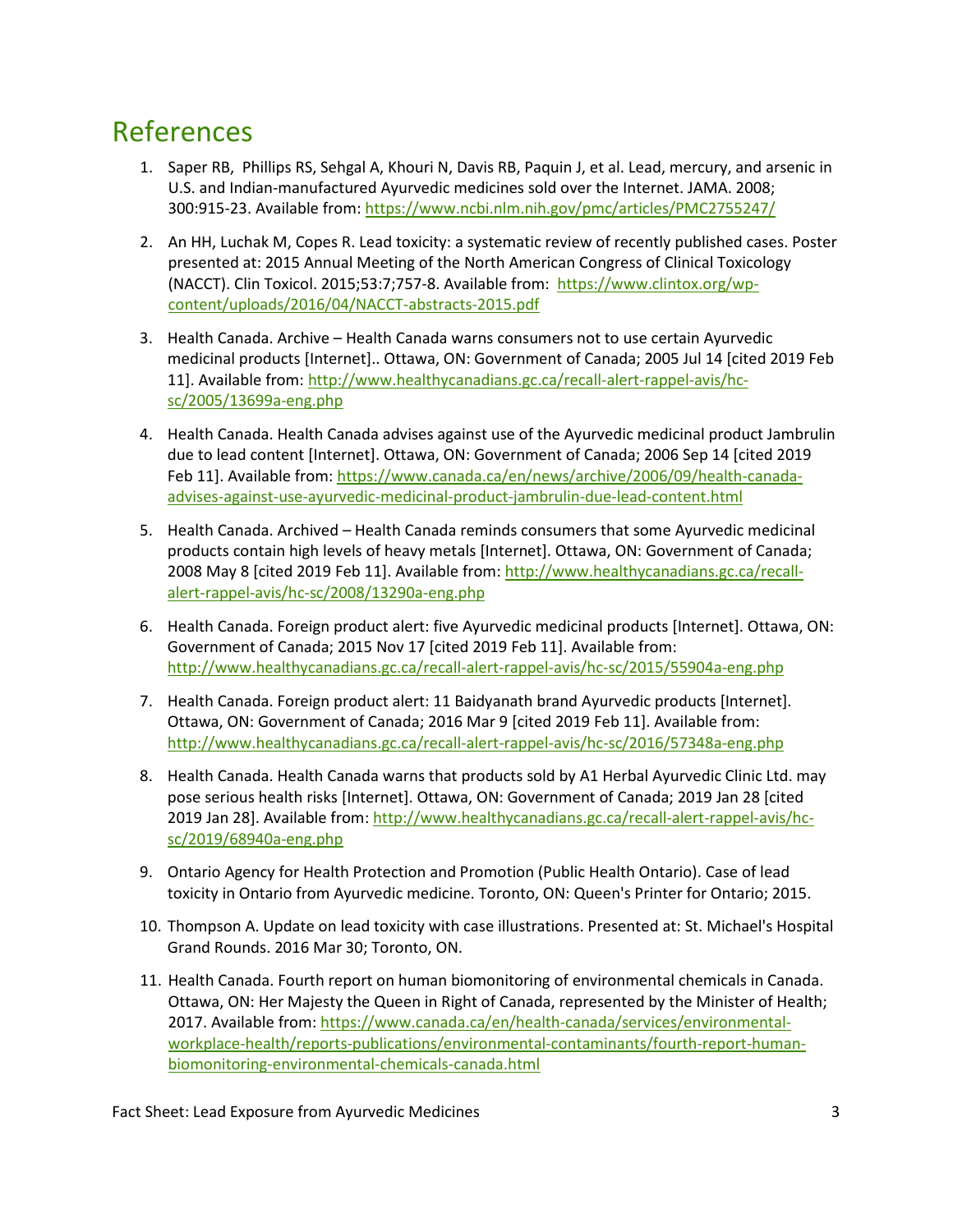12. Kosnett MJ, Wedeen RP, Rothenberg SJ, Hipkins KL, Materna BL, Schwartz BS, et al. Recommendations for medical management of adult lead exposure. Environmental Health Perspectives 2007; 115(3): 463-71. Available from: <https://ehp.niehs.nih.gov/doi/full/10.1289/ehp.9784>